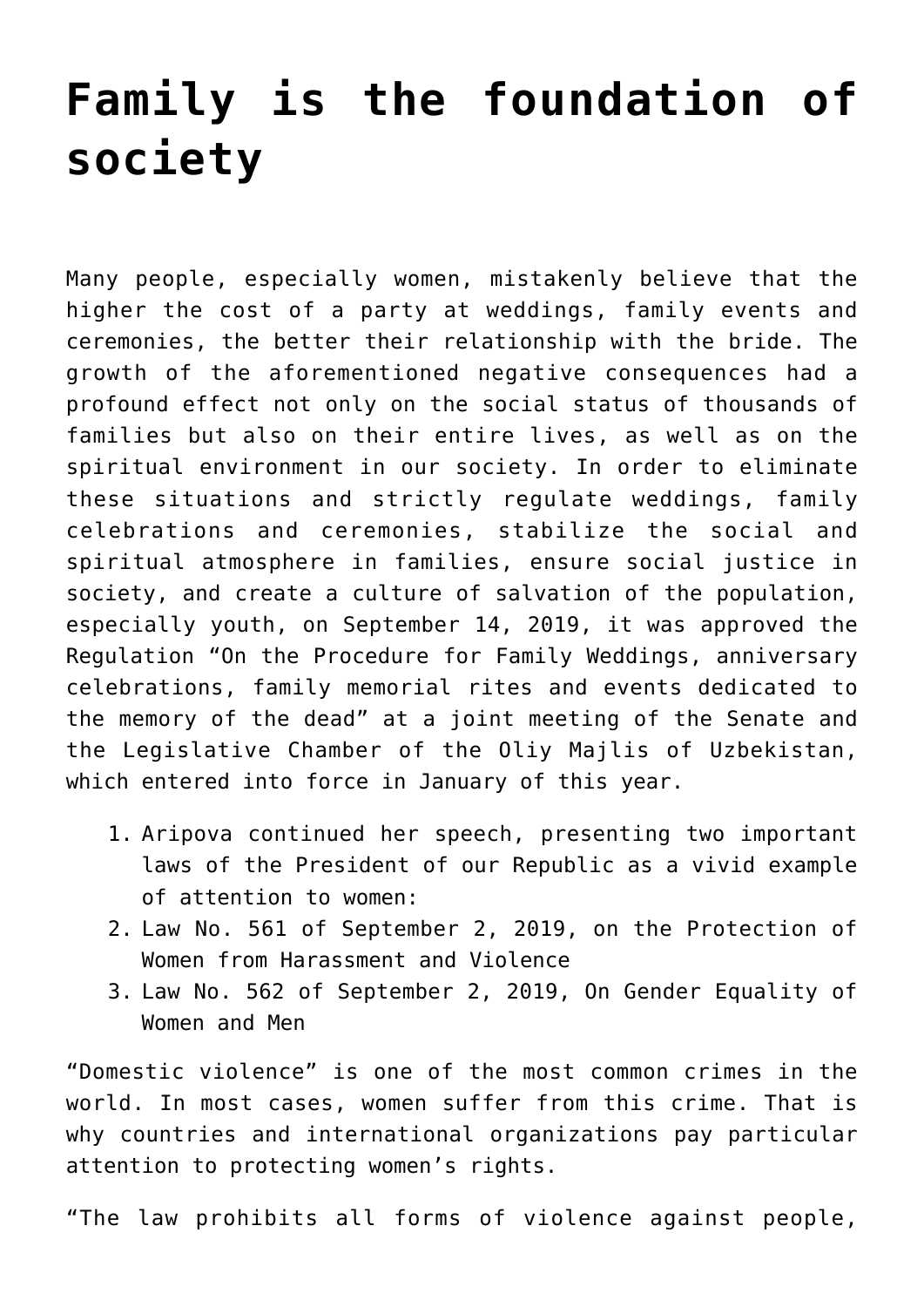including women. However, most Uzbek women do not turn to anyone, even if their rights have been violated by their spouse or their parents. As a result, the situation becomes more complicated and unpleasant. To prevent this, Centers for the Social Adaptation of Women were created in the regions. Their main task is to rehabilitate and adapt victims of violence and prevent suicides, identify and solve the problems of women who have been tortured in public life, family or others, to take regular preventive measures to prevent further adverse events, to identify dysfunctional family, family living out of wedlock or a family in which husbands have two or three wives, as well as to prevent their future crimes and offenses, "said O. Aripova.

On the second question, Senior Colonel O. Matchonova, Senior Inspector for Women of the Almazar District Department of Internal Affairs, began her talk about early divorces. In recent years, the problem of divorce has become one of the most pressing problems in our society. Tashkent is currently the leader in family divorces throughout the country.

Since ancient times, the family was respected as a sanctuary, and it was protected from extraneous influences. When it comes to oriental upbringing, Uzbek families have always been exemplary. Unfortunately, today due to the lack of spirituality of adults, their attempts at self-expression and unreasonable interference in the lives of young families, the number of divorces is increasing, the family is falling apart and the children are left without parents.

Since the relations of the mother-in-law and daughter-in-law, early marriages, the intervention of adults or third parties in the lives of young people, as well as incompatibility lead to the breakup of young families, O. Matchonova noted in her speech on the activities of the relevant authorities that prepare young people for family life, help restoration of family relations and prevent family divorces, illegal and early marriages.